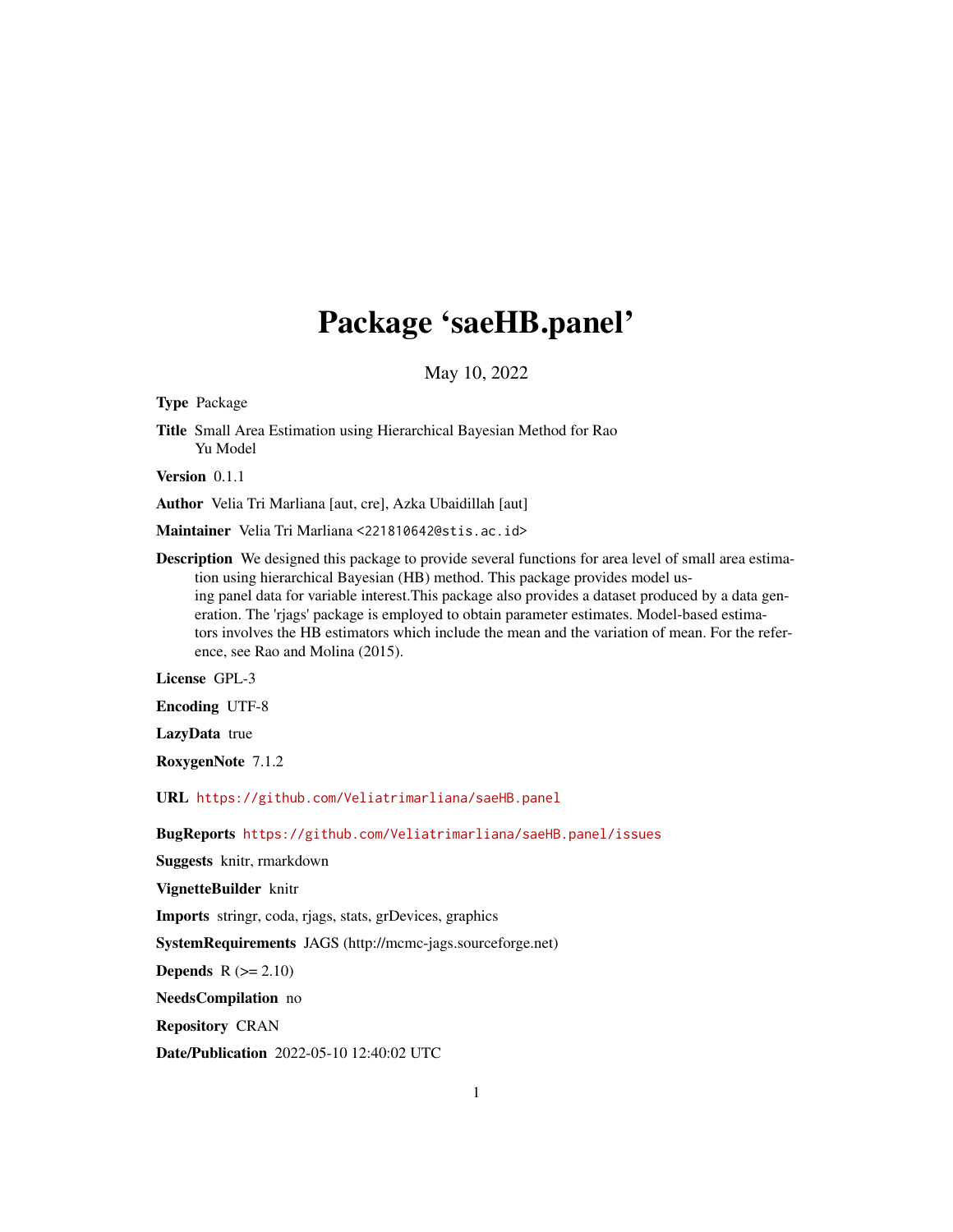# <span id="page-1-0"></span>R topics documented:

| Index |  |  |  |  |  |  |  |  |  |  |  |  |  |  |  |  |  |  |  |  |
|-------|--|--|--|--|--|--|--|--|--|--|--|--|--|--|--|--|--|--|--|--|
|       |  |  |  |  |  |  |  |  |  |  |  |  |  |  |  |  |  |  |  |  |
|       |  |  |  |  |  |  |  |  |  |  |  |  |  |  |  |  |  |  |  |  |
|       |  |  |  |  |  |  |  |  |  |  |  |  |  |  |  |  |  |  |  |  |
|       |  |  |  |  |  |  |  |  |  |  |  |  |  |  |  |  |  |  |  |  |
|       |  |  |  |  |  |  |  |  |  |  |  |  |  |  |  |  |  |  |  |  |
|       |  |  |  |  |  |  |  |  |  |  |  |  |  |  |  |  |  |  |  |  |

| dataAr1 | Sample Data for Small Area Estimation using Hierarchical Bayesian |
|---------|-------------------------------------------------------------------|
|         | Method for Rao Yu Model                                           |

#### Description

Dataset to simulate Small Area Estimation using Hierarchical Bayesian Method for Rao Yu Model This data is generated by these following steps:

- 1. Generate random effect area v, random effect for area i at time point j u, epsilon  $\epsilon$ , variance of ydi vardir, sampling error e, auxiliary xdi1 and xdi2
	- Set coefficient  $\beta_0 = \beta_1 = \beta_2 = 2$  and  $\rho = -0, 5$
	- Generate random effect area  $v_{-1}$   $\rightarrow$   $N(0,1)$
	- Generate auxiliary variable  $x\text{di1}_{i}$  ij $\text{Cu}(1,2)$
	- Generate auxiliary variable xdi2\_{ij}~U(1,3)
	- Generate epsilon  $\epsilon_{ij}$ ~N(0,1)
	- Calculate variance of ydi with vardir\_{ij}~IG(10,6)
	- Generate sampling error e\_{ij}~N(0, vardir\_{ij})
	- Calculate random effect for area i at time point j  $u_{ij} = \rho * u_{ij-1} + \epsilon_{ij}$
	- Calculate  $\mu_{ij} = \beta_0 + \beta_1 x \, di1_{ij} + \beta_2 x \, di2_{ij} + v_i + u_{ij} + e_{ij}$
	- Set area=50 and period=10
- 2. Auxiliary variables xdi1,xdi2, direct estimation y, area, period, and vardir are combined in a dataframe called dataAr1

#### Usage

dataAr1

## Format

A data frame with 100 rows and 6 variables::

ydi Direct Estimation of y

area Area (domain) of the data

period Period (subdomain) of the data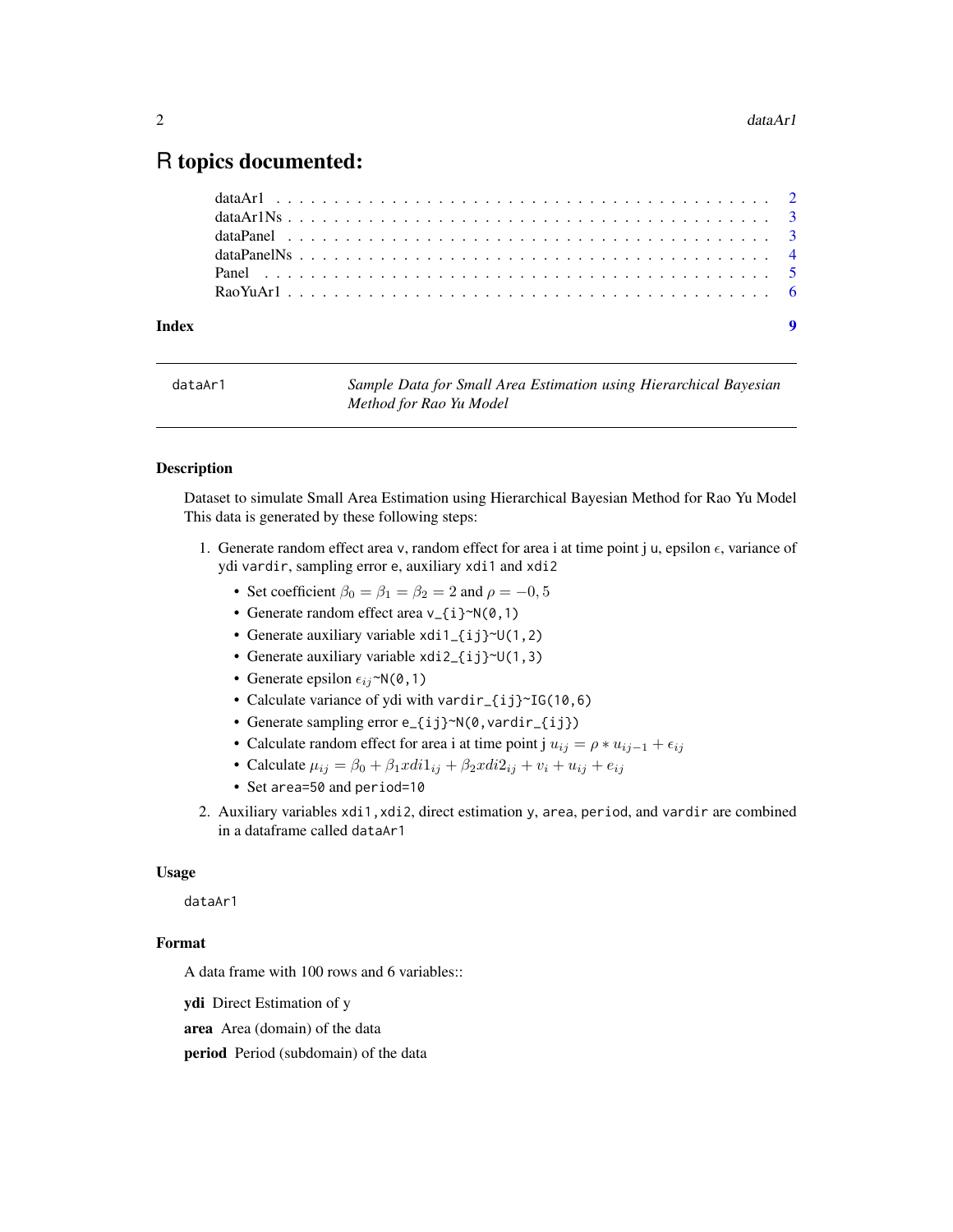<span id="page-2-0"></span>vardir Sampling Variance of y xdi1 Auxiliary variable of xdi1 xdi2 Auxiliary variable of xdi2

| dataAr1Ns |  |
|-----------|--|
|-----------|--|

Sample Data for Small Area Estimation using Hierarchical Bayesian *Method for Rao Yu Model with Non Sampled Area*

# Description

- 1. A dataset to simulate Small Area Estimation using Hierarchical Bayesian method for Rao-Yu Model with Non-sampled Area
- 2. This data contains NA values that indicates no sampled in at least one area.

#### Usage

dataAr1Ns

#### Format

A data frame with 100 row and 6 column:

ydi Direct Estimation of y

area Area (domain) of the data

period Period (subdomain) of the data

vardir Sampling Variance of y

xdi1 Auxiliary variable of xdi1

xdi2 Auxiliary variable of xdi2

dataPanel *Sample Data for Small Area Estimation using Hierarchical Bayesian Method for Rao Yu Model when* rho = 0

## Description

Dataset to simulate Small Area Estimation using Hierarchical Bayesian Method for Rao-Yu Model with  $rho = 0$  This data is generated by these following steps:

- 1. Generate random effect area v, random effect for area i at time point j u, epsilon  $\epsilon$ , variance of ydi vardir, sampling error e, auxiliary xdi1 and xdi2
	- Set coefficient  $\beta_0 = \beta_1 = \beta_2 = 2$  and  $\rho = -0, 5$
	- Generate random effect area v\_{i}~N(0,1)
	- Generate auxiliary variable xdi1\_{ij}~U(1,2)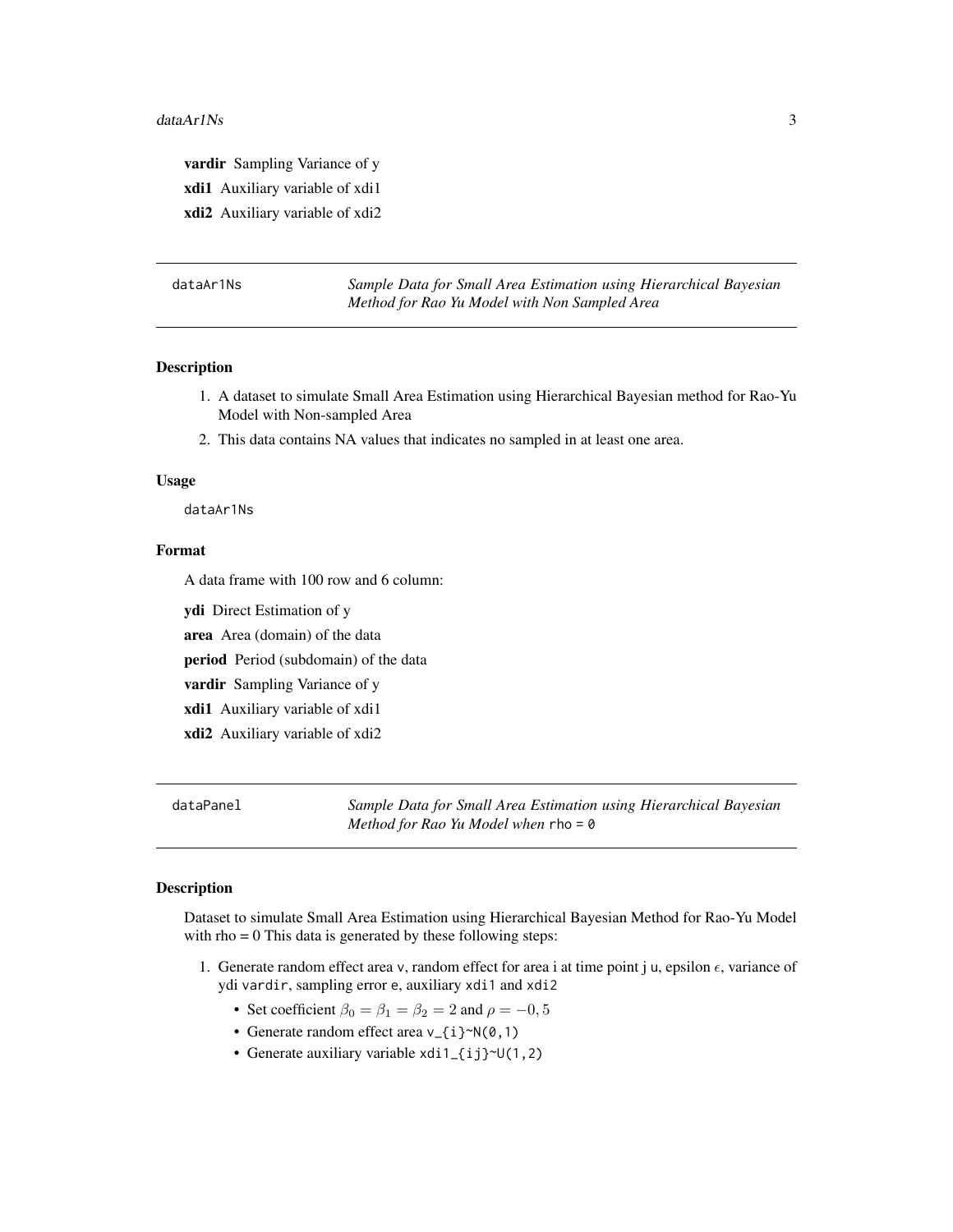- <span id="page-3-0"></span>• Generate auxiliary variable xdi2\_{ij}~U(1,3)
- Generate epsilon  $\epsilon_{ij}$ ~N(0,1)
- Calculate variance of ydi with vardir\_{ij}~IG(10,6)
- Generate sampling error e\_{ij}~N(0, vardir\_{ij})
- Calculate  $\mu_{ij} = \beta_0 + \beta_1 xdi1_{ij} + \beta_2 xdi2_{ij} + v_i + \epsilon_{ij} + e_{ij}$
- Set area=50 and period=10
- 2. Auxiliary variables xdi1,xdi2, direct estimation y, area, period, and vardir are combined in a dataframe called dataPanel

#### Usage

dataPanel

# Format

A data frame with 100 rows and 6 variables::

ydi Direct Estimation of y area Area (domain) of the data period Period (subdomain) of the data vardir Sampling Variance of y xdi1 Auxiliary variable of xdi1 xdi2 Auxiliary variable of xdi2

dataPanelNs *Sample Data for Small Area Estimation using Hierarchical Bayesian Method for Rao Yu Model when* rho = 0 *with Non Sampled Area*

## Description

- 1. A dataset to simulate Small Area Estimation using Hierarchical Bayesian method for Rao-Yu Model with Non-sampled area
- 2. This data contains NA values that indicates no sampled in at least one area.

#### Usage

dataPanelNs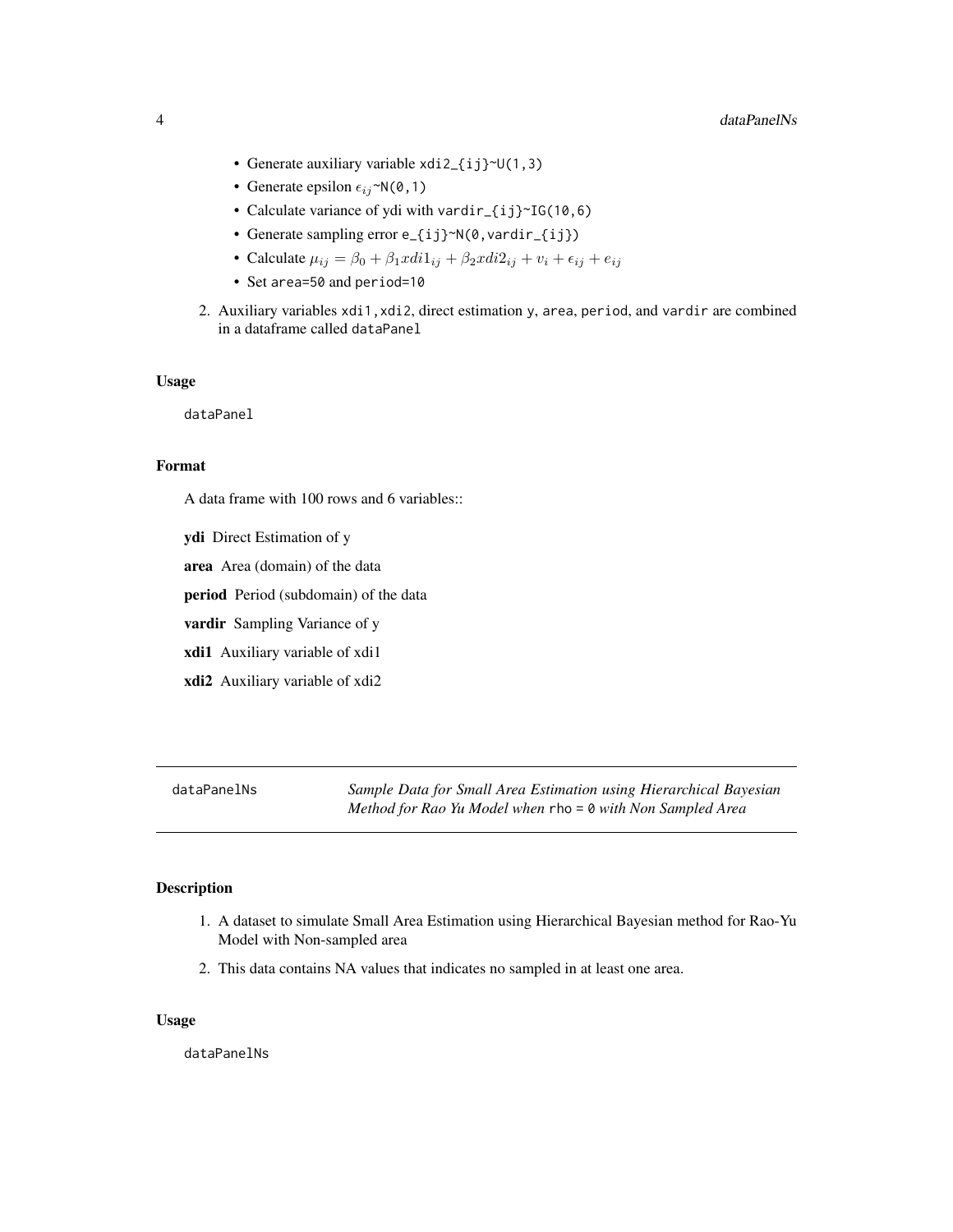#### <span id="page-4-0"></span>Panel 5 and 5 and 5 and 5 and 5 and 5 and 5 and 5 and 5 and 5 and 5 and 5 and 5 and 5 and 5 and 5 and 5 and 5 and 5 and 5 and 5 and 5 and 5 and 5 and 5 and 5 and 5 and 5 and 5 and 5 and 5 and 5 and 5 and 5 and 5 and 5 and

# Format

A data frame with 100 row and 6 column:

ydi Direct Estimation of y area Area (domain) of the data period Period (subdomain) of the data vardir Sampling Variance of y xdi1 Auxiliary variable of xdi1 xdi2 Auxiliary variable of xdi2

Panel *Small Area Estimation using Hierarchical Bayesian under Rao-Yu Model with* rho=0

# Description

This function is implemented to variable of interest ydi

#### Usage

```
Panel(
  formula,
  area,
 period,
  vardir,
  iter.update = 3,
  iter.mcmc = 2000,thin = 2,
 burn.in = 1000,
  tau.e = 1,
  tau.v = 1,
  data
```
# Arguments

)

| formula     | Formula that describe the fitted model                   |
|-------------|----------------------------------------------------------|
| area        | Number of areas (domain) of the data                     |
| period      | Number of periods (subdomains) for each area of the data |
| vardir      | Sampling variances of direct estimations                 |
| iter.update | Number of updates with default 3                         |
| iter.mcmc   | Number of total iterations per chain with default 2000   |
| thin        | Thinning rate, must be a positive integer with default 1 |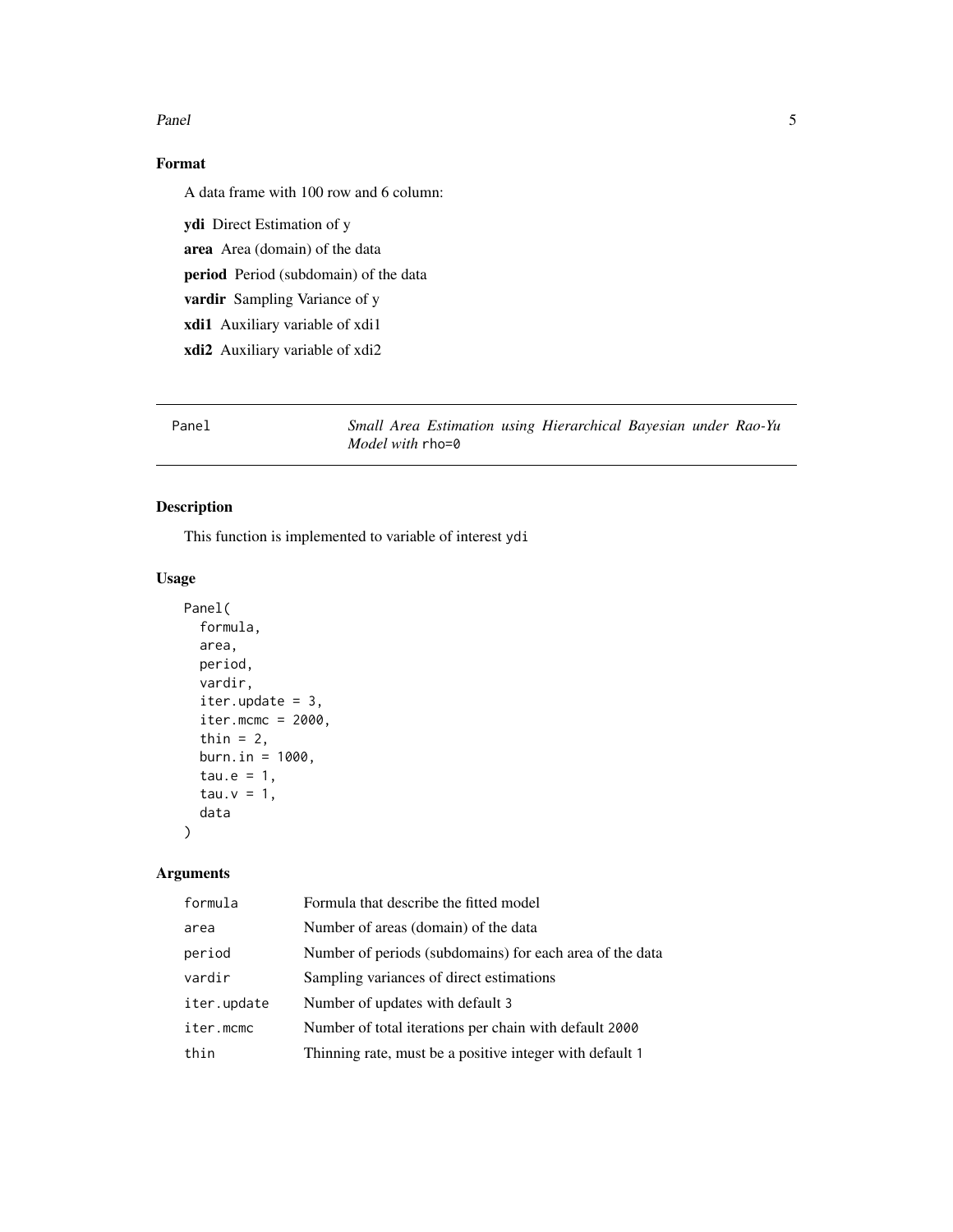<span id="page-5-0"></span> $6$  RaoYuAr1

| burn.in | Number of iterations to discard at the beginning with default 1000  |
|---------|---------------------------------------------------------------------|
| tau.e   | Variance of area-by-time effect of variable interest with default 1 |
| tau.v   | Variance of random area effect of variable interest with default 1  |
| data    | The data frame                                                      |

# Value

This function returns a list of the following objects:

| Est    | A vector with the values of Small Area mean Estimates using Hierarchical<br>bayesian method |
|--------|---------------------------------------------------------------------------------------------|
| refVar | Estimated random effect variances                                                           |
| coef   | A dataframe with the estimated model coefficient                                            |
| plot   | Trace, Density, Autocorrelation Function Plot of MCMC samples                               |

# Examples

```
##For data without any non-sampled area
data(dataPanel) # Load dataset
formula = ydi ~ xdi1 + xdi2
area = max(dataPanel[, "area"])
period = max(dataPanel[,"period"])
vardir = dataPanel[,"vardir"]
result <- Panel(formula, area, period, vardir, data = dataPanel)
result$Est
result$refVar
result$coef
result$plot
```
## For data with non-sampled area use dataPanelNs

| RaoYuAr1 |       |  | Small Area Estimation using Hierarchical Bayesian under Rao-Yu |  |  |
|----------|-------|--|----------------------------------------------------------------|--|--|
|          | Model |  |                                                                |  |  |

# Description

This function is implemented to variable of interest ydi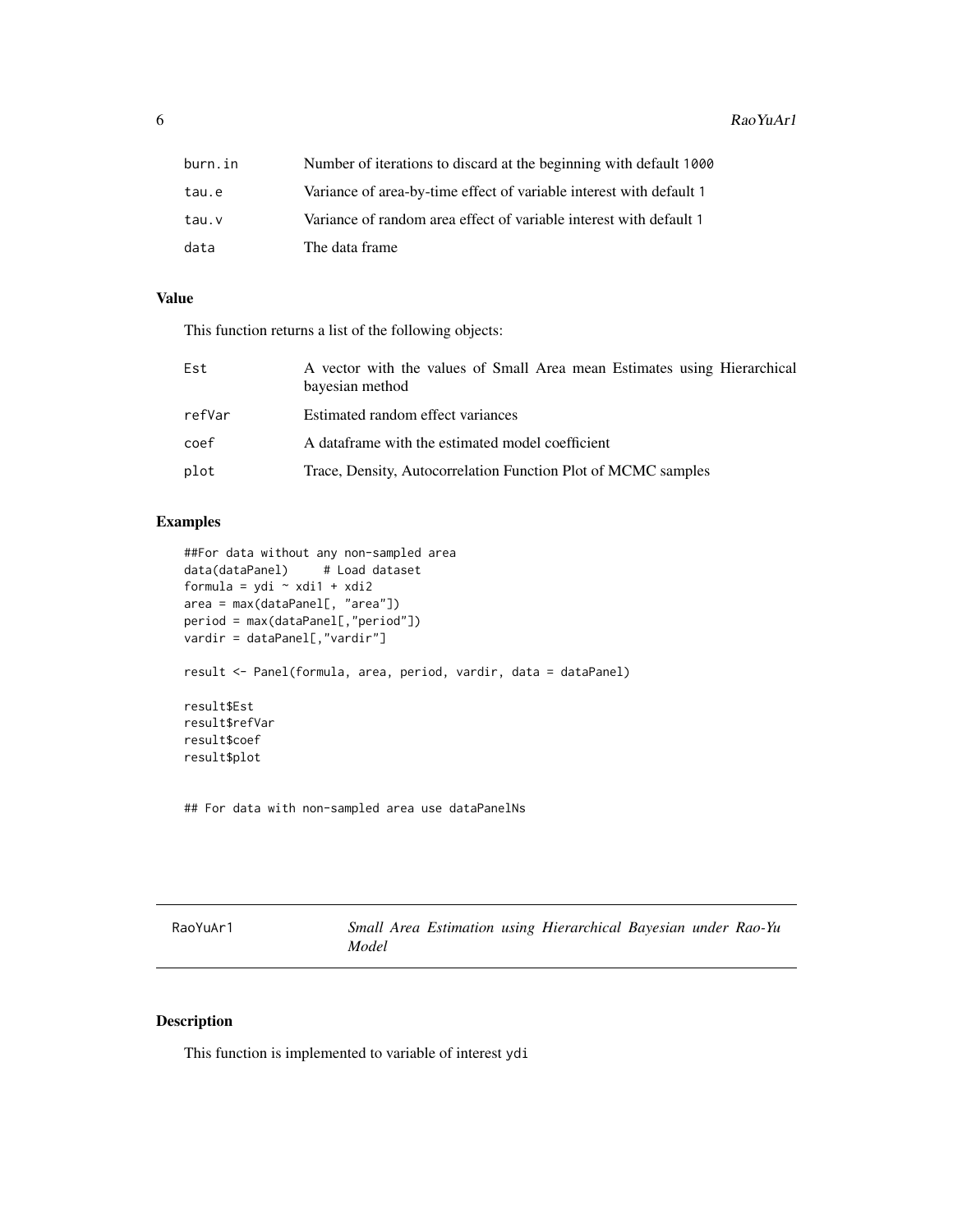#### RaoYuAr1 7

# Usage

```
RaoYuAr1(
  formula,
 area,
 period,
 vardir,
 iter.update = 3,iter.mcmc = 2000,thin = 2,
 burn.in = 1000,
  tau.e = 1,
  tau.v = 1,
 data
)
```
# Arguments

| formula     | Formula that describe the fitted model                              |
|-------------|---------------------------------------------------------------------|
| area        | Number of areas (domain) of the data                                |
| period      | Number of periods (subdomains) for each area of the data            |
| vardir      | Sampling variances of direct estimations                            |
| iter.update | Number of updates with default 3                                    |
| iter.mcmc   | Number of total iterations per chain with default 2000              |
| thin        | Thinning rate, must be a positive integer with default 1            |
| burn.in     | Number of iterations to discard at the beginning with default 1000  |
| tau.e       | Variance of area-by-time effect of variable interest with default 1 |
| tau.v       | Variance of random area effect of variable interest with default 1  |
| data        | The data frame                                                      |

# Value

This function returns a list of the following objects:

| Est         | A vector with the values of Small Area mean Estimates using Hierarchical<br>bayesian method |
|-------------|---------------------------------------------------------------------------------------------|
| refVar      | Estimated random effect variances                                                           |
| coefficient | A dataframe with the estimated model coefficient                                            |
| alpha       | Parameter dispersion of Generalized Poisson distribution                                    |
| plot        | Trace, Density, Autocorrelation Function Plot of MCMC samples                               |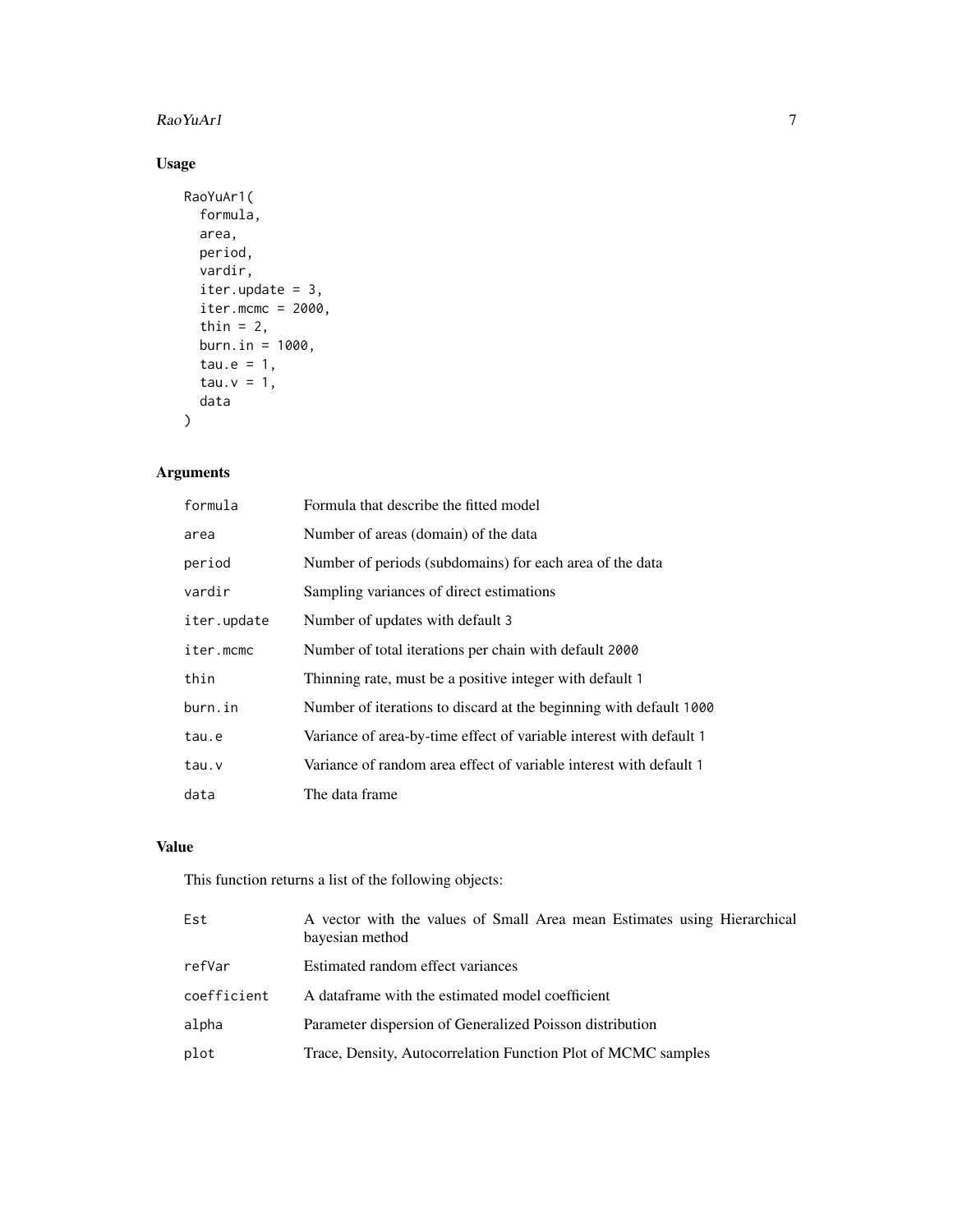# Examples

```
##For data without any non-sampled area
data(dataAr1) # Load dataset
formula = ydi ~ xdi1 + xdi2
area = max(dataAr1[, "area"])
period = max(dataAr1[,"period"])
vardir = dataAr1[,"vardir"]
result <- RaoYuAr1(formula, area, period, vardir, data = dataAr1)
result$Est
result$refVar
result$coefficient
result$plot
## For data with non-sampled area use dataAr1Ns
```